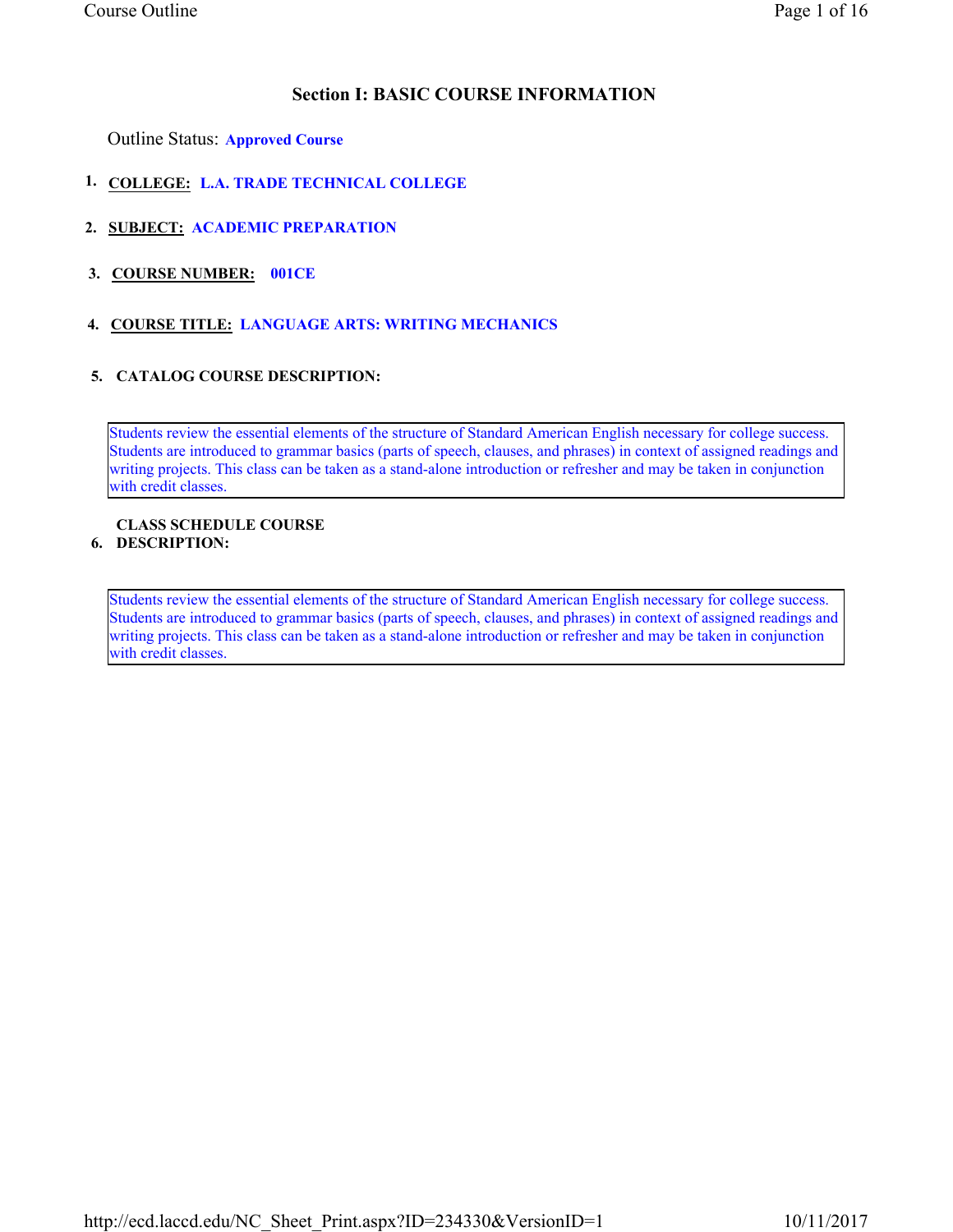# 7. CLASS HOURS:

|                     | <b>Standard Hrs</b> |                         |               | Total Hours per Term (standard hour x 18) |
|---------------------|---------------------|-------------------------|---------------|-------------------------------------------|
| Lecture Hrs:        | 5                   |                         | 90            |                                           |
| Lab Hrs:            | U                   |                         | $\bf{0}$      |                                           |
|                     | Lecture:            | $\overline{\mathbf{5}}$ | Lecture:      | 90                                        |
| Totals:             | Lab:                | $\mathbf{0}$            | Lab: $\theta$ |                                           |
|                     | Total:              | $\overline{5}$          | Total:        | 90                                        |
|                     |                     |                         |               |                                           |
|                     | Lecture:            | 1.5                     | Lecture:      | 27                                        |
| Totals In Protocol: | Lab:                | $\mathbf 0$             | Lab:          | $\mathbf{0}$                              |
|                     | Total:              | 1.5                     | Total:        | 27                                        |

# 8. OTHER LIMITATIONS ON ENROLLMENT

(see Title 5,

Section 58106 and Board Rule 8603 for policy on allowable limitations. Other appropriate statutory or regulatory requirements may also apply):

None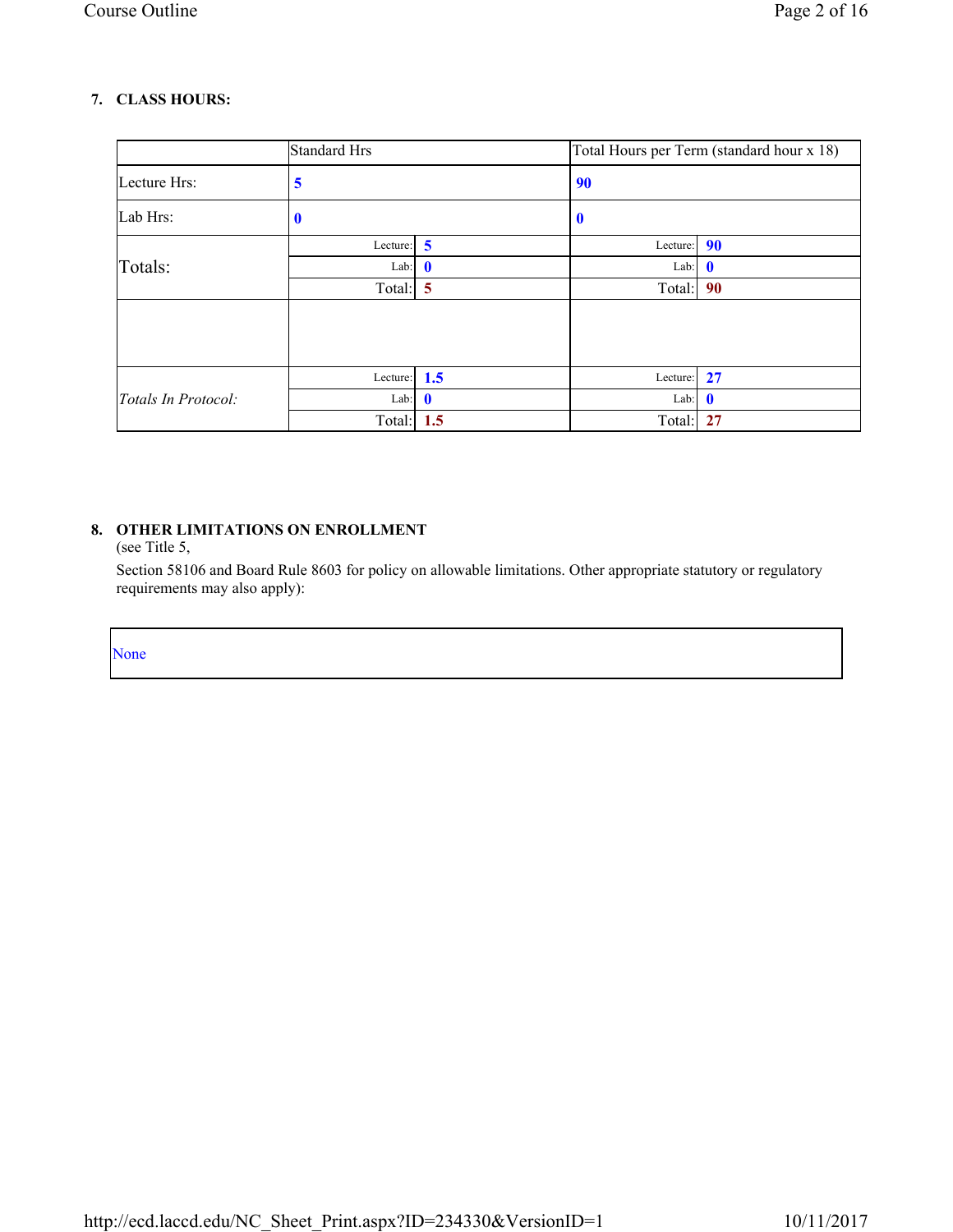# Section II: COURSE CONTENT AND OBJECTIVES

# 1. COURSE CONTENT AND OBJECTIVES:

| COURSE CONTENT AND SCOPE - Lecture:<br>Outline the topics included in the lecture portion of the<br>course (Outline reflects course description, all topics<br>covered in class).                                                                                        | Per | Hours COURSE OBJECTIVES - Lecture:<br>Upon successful completion of this course, the<br>Topic student will be able to(Use action verbs - see<br><b>Bloom's Taxonomy for 'action verbs requiring</b><br>cognitive outcomes.')                                                                                                      |
|--------------------------------------------------------------------------------------------------------------------------------------------------------------------------------------------------------------------------------------------------------------------------|-----|-----------------------------------------------------------------------------------------------------------------------------------------------------------------------------------------------------------------------------------------------------------------------------------------------------------------------------------|
| Read with comprehension and establish<br>groundwork for good reading skills: connect with<br>text, make predictions, ask clarifying questions, and<br>restates text in her own words,<br>Writing anecdotal narratives, reading for content<br>and organization, summary. | 9.0 | Students will monitor thinking while<br>reading by using information from the<br>text to draw conclusions, make<br>connections, predictions, and form<br>opinions.<br>Students will write anecdotal narratives,<br>read for content and organization, and<br>apply knowledge in writing projects,<br>summarize assigned readings. |
| <b>WRITING</b>                                                                                                                                                                                                                                                           | 8.0 | <b>WRITING</b>                                                                                                                                                                                                                                                                                                                    |
| In response to reading, lectures, and/or<br>demonstrations, students will practice writing that is<br>nearly free of errors in grammar, spelling,<br>formatting,<br>and mechanics.                                                                                       |     | Students will demonstrate the ability to<br>compose coherent ideas using a variety<br>of sentence structure and the<br>appropriate paragraph format.                                                                                                                                                                              |
| Use the steps in the writing process (pre-writing,<br>drafting, revising, editing, and proofreading) to<br>produce well-written compositions.                                                                                                                            |     | Students will also detect and self-correct<br>common grammatical errors in own and<br>others' texts.                                                                                                                                                                                                                              |
| <b>GRAMMAR</b>                                                                                                                                                                                                                                                           | 3.0 | <b>GRAMMAR</b>                                                                                                                                                                                                                                                                                                                    |
| Common grammatical rules: including subject/verb<br>agreement, and punctuation-related skills such as<br>fragments, run-ons, and comma splices.                                                                                                                          |     | Students will identify and correct<br>grammatical and punctuation errors in<br>writing assignments.                                                                                                                                                                                                                               |
| <b>SENTENCE STRUCTURE</b>                                                                                                                                                                                                                                                | 3.0 | <b>SENTENCE STRUCTURE</b>                                                                                                                                                                                                                                                                                                         |
| Model a variety of sentence structure: simple,<br>complex, compound, and compound-complex.                                                                                                                                                                               |     | Students will effectively apply a variety<br>of sentence structures: simple, complex,<br>compound and compound-complex;                                                                                                                                                                                                           |
| Sentence structure and word choice for diverse                                                                                                                                                                                                                           |     |                                                                                                                                                                                                                                                                                                                                   |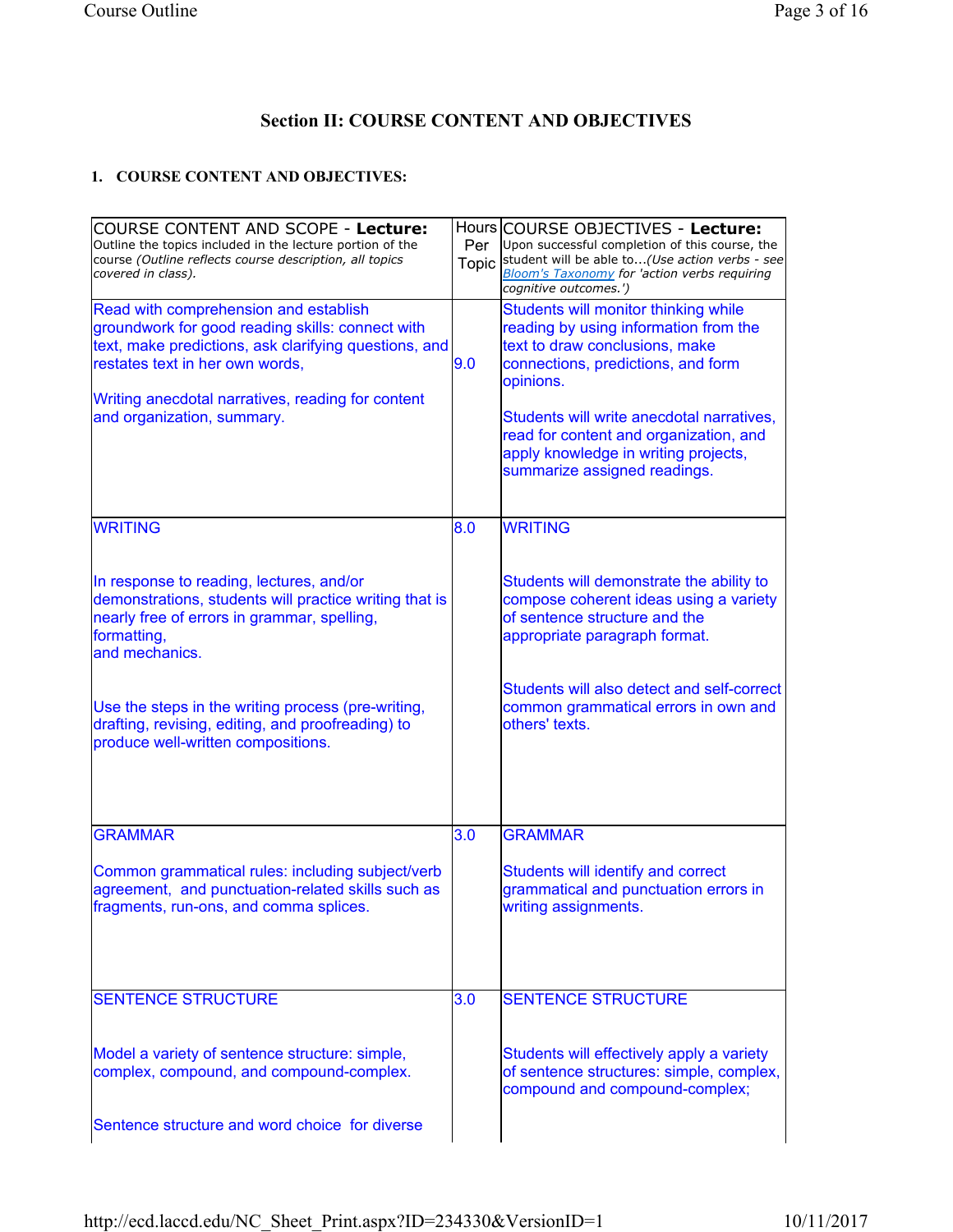| and coherent sentences: parallelism, misplaced<br>and dangling modifiers, faulty subject-verb<br>agreement, run-ons, fragments, and verb tense. |     | Students will demonstrate fluency of<br>sentence structure and mechanics in<br>writing projects, in-class activities, and<br>peer review practice. |
|-------------------------------------------------------------------------------------------------------------------------------------------------|-----|----------------------------------------------------------------------------------------------------------------------------------------------------|
| <b>VOCABULARY</b>                                                                                                                               | 2.0 | <b>VOCABULARY</b>                                                                                                                                  |
| Identify new vocabulary to oral or writing<br>assignments. Annotation and active reading skills.                                                |     | Students will annotate selected<br>readings, identify and apply new<br>vocabulary relevant to oral or writing<br>assignments.                      |
| <b>FINAL PROJECT</b>                                                                                                                            | 2.0 | <b>FINAL PROJECT:</b>                                                                                                                              |
| <b>Writing project.</b>                                                                                                                         |     | Students will submit a writing<br>assignment that demonstrates<br>coherence, unity, and basic grammatical<br>and punctuation rules.                |
|                                                                                                                                                 |     |                                                                                                                                                    |
| Total: 27<br>Total Lecture Hours In Section I Class Hours: 90                                                                                   |     | <b>WARNING: Lecture Hours Do</b><br>Not Match Hours In Protocol!                                                                                   |

\*Total lecture and laboratory hours (which include the final examination) must equal totals on page 1. \*\*In general "activity" courses or portions of courses are classified "laboratory."

1. (cont'd) LAB:

| <b>COURSE CONTENT AND SCOPE - Lab: Outline</b><br>the topics included in the lecture portion of the course<br>(Outline reflects course description, all topics covered in<br>class). | Per | Hours COURSE OBJECTIVES - Lab: Upon<br>successful completion of this course, the<br>Topic student will be able to(Use action verbs - see<br>Bloom's Taxonomy for 'action verbs requiring<br>cognitive outcomes.') |
|--------------------------------------------------------------------------------------------------------------------------------------------------------------------------------------|-----|-------------------------------------------------------------------------------------------------------------------------------------------------------------------------------------------------------------------|
|                                                                                                                                                                                      |     |                                                                                                                                                                                                                   |
| Total: 0                                                                                                                                                                             |     |                                                                                                                                                                                                                   |
| Total Lab Hours In Section I Class Hours: 0                                                                                                                                          |     |                                                                                                                                                                                                                   |

## 1. (cont'd) STUDENT LEARNING OUTCOME (SLO):

STUDENT LEARNING OUTCOMES - (Quote the appropriate Institutional SLO's in this column):

HOW WILL THESE STUDENT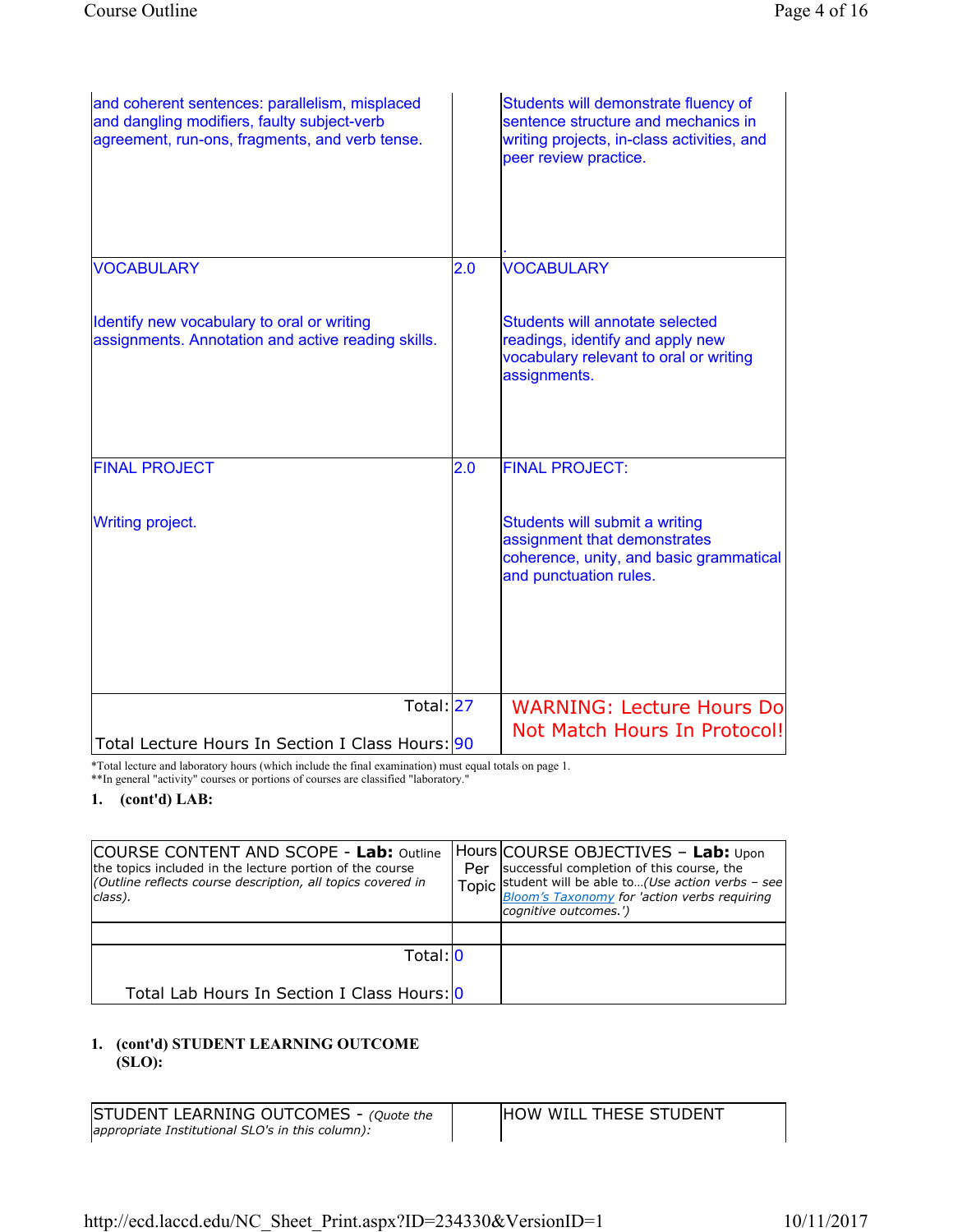|                                                                                                                                                                                                  | LEARNING OUTCOMES BE<br>ASSESSED - (Explain how each outcome<br>will be assessed in this column):                                                                                        |
|--------------------------------------------------------------------------------------------------------------------------------------------------------------------------------------------------|------------------------------------------------------------------------------------------------------------------------------------------------------------------------------------------|
| Students will write a 100 - 200 word essays using<br>sentence variety, parallelism, noun and adverb<br>clauses, restrictive and non-restrictive phrases and<br>clauses, and academic vocabulary. | In a written response to a reading,<br>students demonstrate the ability to utilize<br>diverse vocabulary, minimal<br>grammatical, mechanical, and<br>syntactical error. Rubric attached. |
|                                                                                                                                                                                                  |                                                                                                                                                                                          |

#### Essential Academic Skills: Reading and Communication

## 2. RESOURCE MATERIALS:

Provide a representative list of resource materials.

| <b>Title</b>                                                                          | Author                                         | Year |
|---------------------------------------------------------------------------------------|------------------------------------------------|------|
| <b>At a Glance: Writing Sentences and Beyond</b><br>(ISBN -13: 978-1285444659)        | <b>Lee Brandon and Kelly</b><br><b>Brandon</b> | 2014 |
| <b>Rules For Writer Cp Tab Version Lattc</b><br>W/Erercise Wkbk Pkg (ISBN 1457640406) | <b>Hacker</b>                                  | 2012 |
|                                                                                       |                                                |      |

## 3. REPRESENTATIVE READINGS:

If applicable, please provide representative examples of reading assignments.

Newspaper and magazine articles. Blogs. Trade manuals. Essays. Short stories.

## 4. WRITING ASSIGNMENTS:

If applicable, please provide representative examples that demonstrate writing skills.

In response to selected readings, write a summary. Respond with a personal narrative.

## Essential Academic Skills: Critical Thinking and Other Course Components

## 5. REPRESENTATIVE ASSIGNMENTS THAT DEMONSTRATE CRITICAL THINKING:

If applicable, please provide representative examples of assignments that demonstrate how students will begin to develop critical thinking skills.

Write responses (journal, paragraphs, etc.) to reading assignments. In peer group discussion comment on each others' works.

## 6. SELF-REFLECTIVE LEARNING: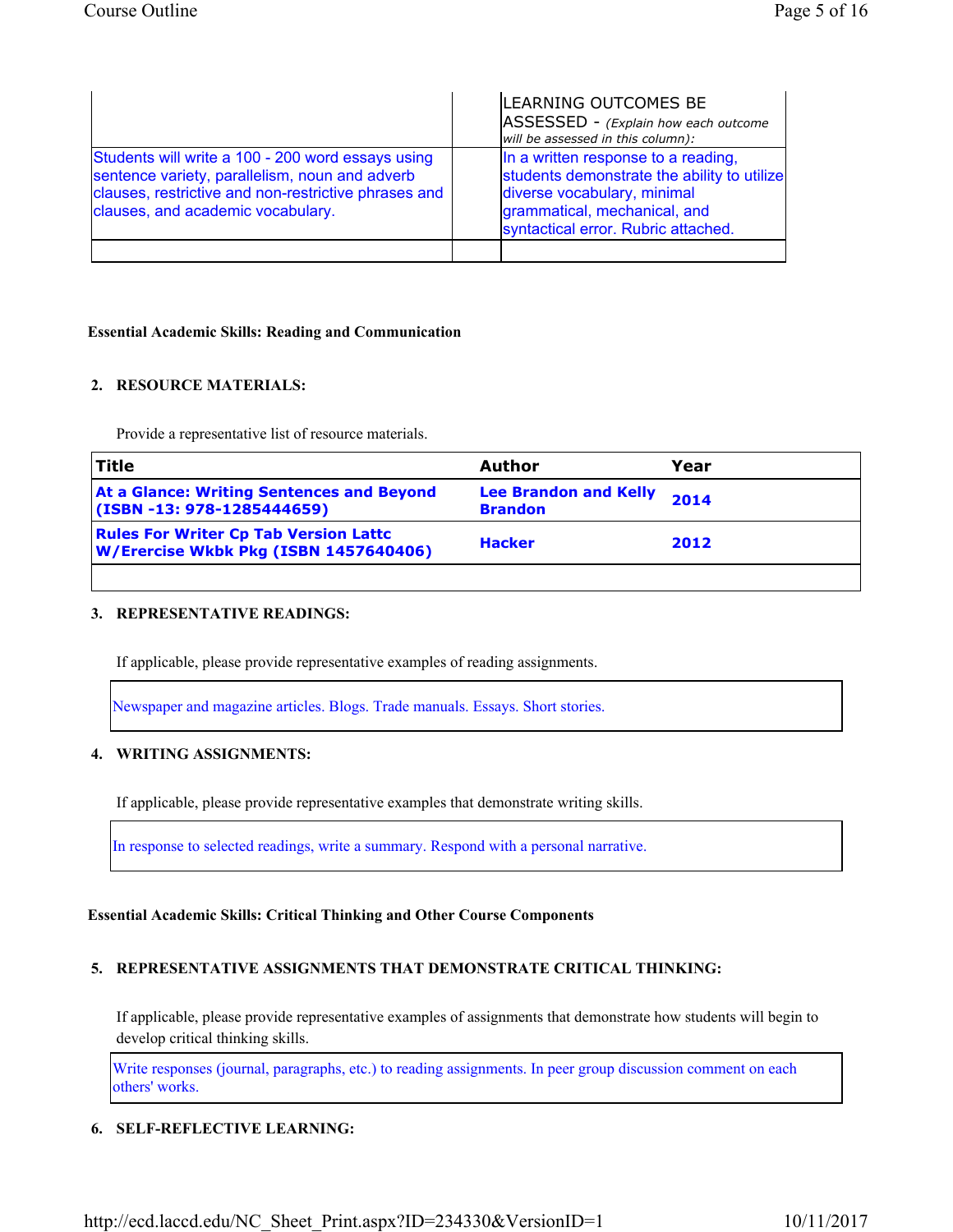If applicable, describe how students will reflect on their development as active learners. Provide representative examples below.

In an anecdotal writing assignment, students will reflect on their own learning process, goals, and challenges.

#### 7. COMPUTER COMPETENCY:

If applicable, explain how computer competency is included in the course.

Websites that offer dictionaries, thesauruses, and encyclopedias. E-communication via email, forums, blogs, and other methods of E-communication. Course management system such as Moodle.

#### 8. INFORMATION COMPETENCY:

If applicable, explain how information competency is included in the course.

Visit to campus or city library in order to understand available resources.

#### Evaluation and Instruction

#### 9. REPRESENTATIVE OUTSIDE ASSIGNMENTS (Optional Homework):

Out of class assignments (Homework) may include, but are not limited to the following:

Reading and annotating for vocabulary development.

#### 10. METHODS OF EVALUATION:

Methods of evaluation may include, but are not limited to the following (please note that evaluation should measure the outcomes detailed "Course Objectives" at the beginning of Section II):

Students will be evaluated on assignments and classroom activities, and portfolios (forum discussion, vocabulary study, summaries, revisions).

#### 11. METHODS OF INSTRUCTION:

Methods of instruction may include, but are not limited to the following:

**Discussion Activity** 

Field Experience

**Independent Study** 

Purposeful Collaboration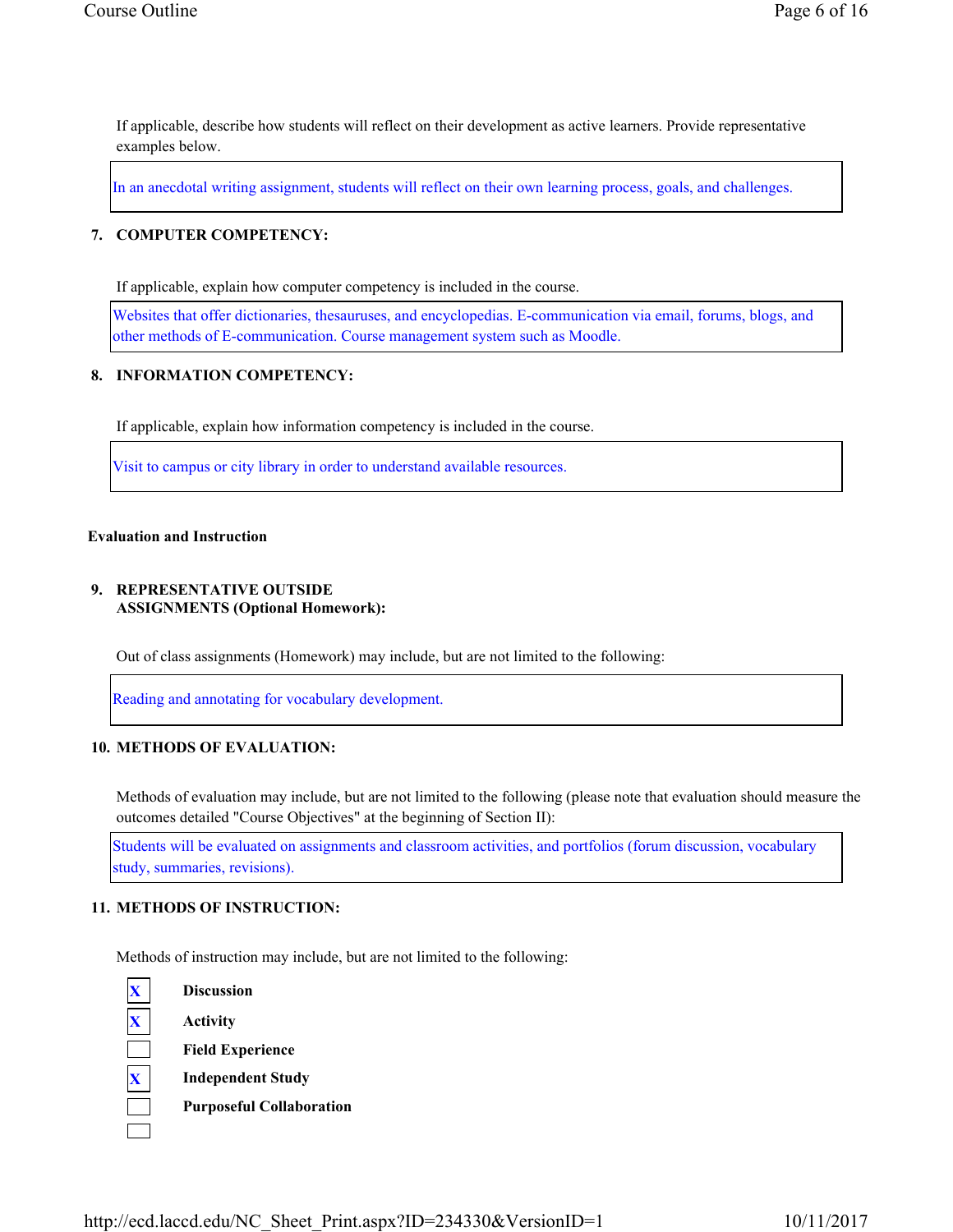## Other (Please Explain)

## 12. SUPPLIES:

List the supplies the student must provide.

Note paper, pen or pencil, highlighters, and access to word processing system and Internet.

## 13. DIVERSITY:

If applicable, explain how diversity (e.g., cultural, gender, etc.) is included in the course.

Diversity is to be included in the course through a selection of texts representing a variety of points of view and by authors of many backgrounds.

## 14. SCANS COMPETENCIES (required for all courses with vocational TOP Codes;

recommended for all courses):

SCANS (Secretary's Commission on Necessary Skills) are skills the Department of Labor identified, in consultation with business and industry leaders, which reflect the skills necessary for success in the workplace. Check the appropriate boxes to indicate the areas where students will develop the following skills (please note that all SCANS competencies do not apply to all courses):

RESOURCES

Managing Time: Selecting relevant goal-related activities, ranking them in order of importance, allocating time to activities, and understanding, preparing and following schedules.



 $\overline{\phantom{0}}$ 

Managing Money: Using or preparing budgets, including making cost and revenue forecasts; keeping detailed records to track budget performance, and making appropriate adjustments.

Managing Material and Facility Resources: Acquiring, storing, allocating, and distributing materials, supplies, parts, equipment, space or final products in order to make the best use of them.

## INTERPERSONAL

**X** Participating as Member of a Team: Working cooperatively with others and contributing to group's efforts with ideas, suggestions and effort. Teaching Others New Skills: Helping others learn needed knowledge and skills.

Exercising Leadership: Communicating thoughts, feelings, and ideas to justify a position, encouraging, persuading, convincing or otherwise motivating an individual or group, including responsibly challenging existing procedures, policies or authority.

Negotiating: Working toward agreement that may involve exchanging specific resources or resolving divergent interests.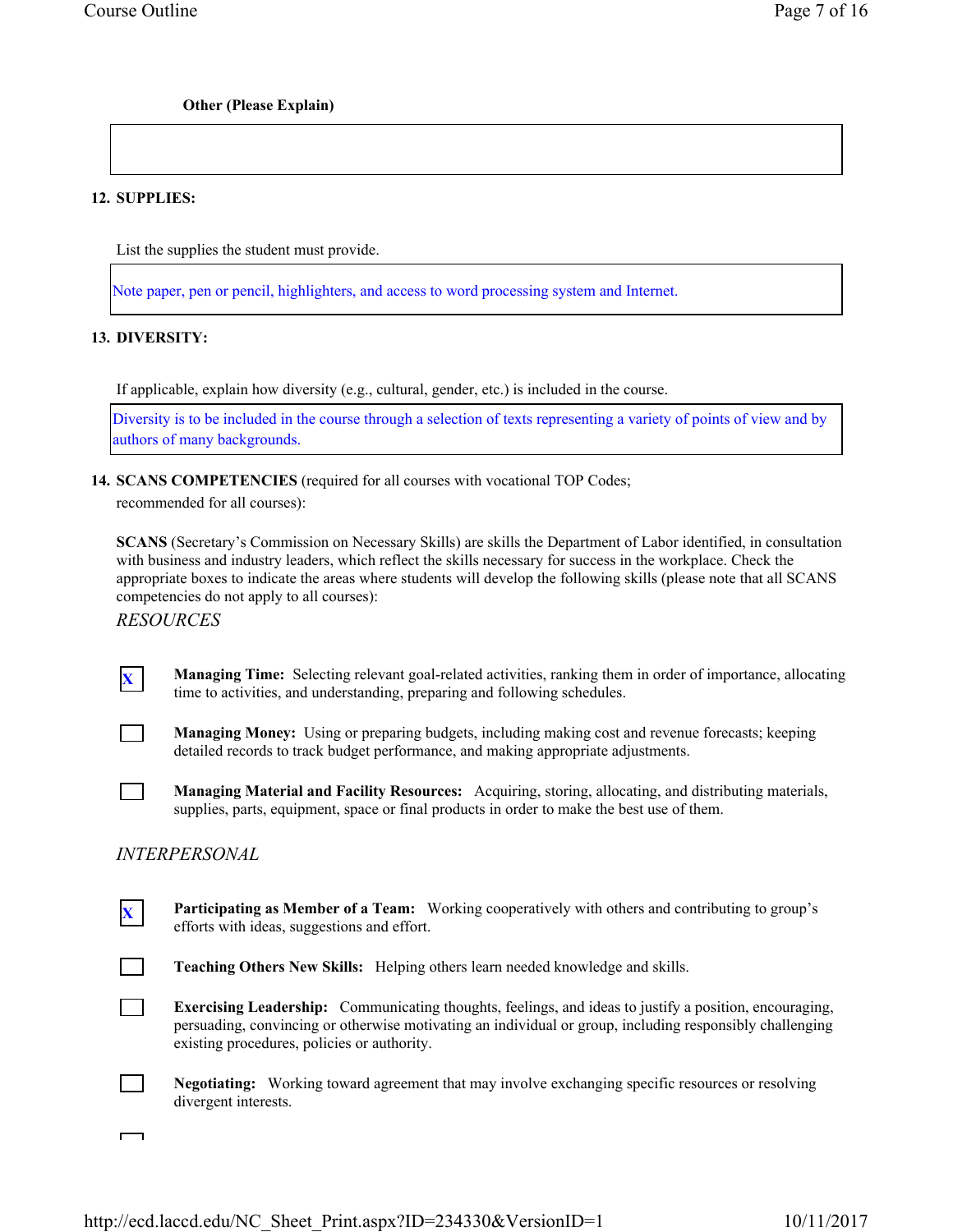

 $\mathbf{x}$  Working with Cultural Diversity: Working well with men and women and with people from a variety of ethnic, social, or educational backgrounds.

# INFORMATION



Acquiring and Evaluating Information: Identifying a need for data, obtaining the data from existing sources or creating them, and evaluating their relevance and accuracy.



Organizing and Maintaining Information: Organizing, processing and maintaining written or computerized records and other forms of information in a systematic fashion.



X Interpreting and Communicating Information: Selecting and analyzing information and communicating the results of others, using oral, written, graphic, pictorial, or multimedia methods.



 $\mathbf{x}$  Using Computers to Process Information: Employing computers to acquire, organize, analyze and communicate information.

## SYSTEMS



Monitoring and Correcting Performance: Distinguishing trends, predicting impacts of actions on system operations, diagnosing deviations in the functioning of a system/organization, and taking necessary steps to correct performance.

Improving or Designs Systems: Making suggestions to modify existing systems in order to improve the quality of products or services and developing new or alternative systems.

# **TECHNOLOGY**

Selecting Technology: Judging which sets of procedures, tools or machines, including computers and their programs, will produce the desired results.

Applying Technology to Tasks: Understanding overall intent and proper procedures for setting up and operating machines, including computers and their reprogramming systems.

Maintaining and Troubleshooting Equipment: Preventing, identifying, or solving problems with equipment, including computers and other technologies.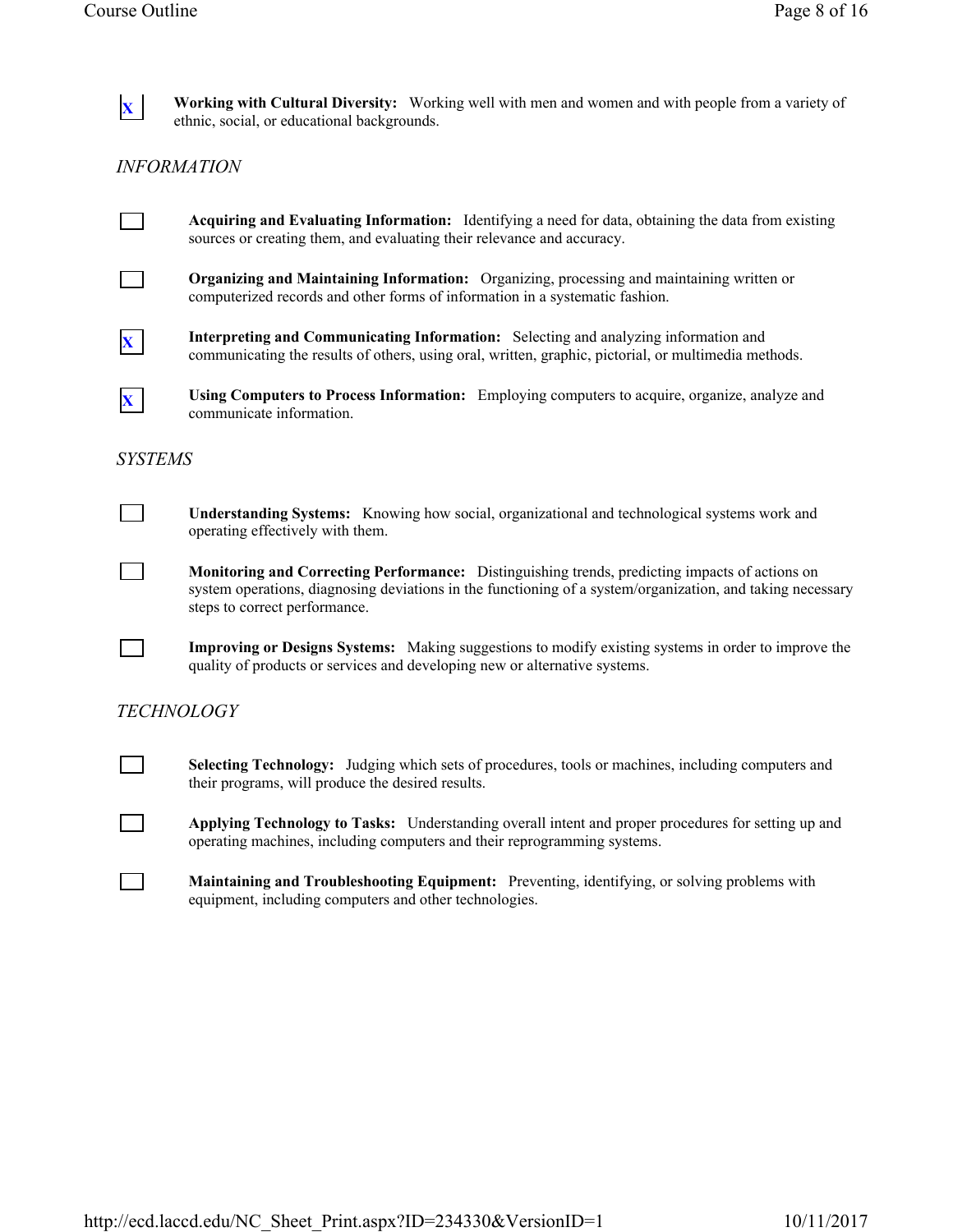## Section III: SUPPLEMENTAL COURSE INFORMATION

## 1. DEPT/DIVISION NAME: English

## 2. DEPT/DIVISION CODE: 19

## 3. SUBJECT CODE : 980

## 4. SUBJECT ABBREVIATION : ACAD PR

## 5. BASIC SKILLS

Title 5, section 55000(i) defines "Noncredit basic skills courses" as "Those courses in reading, writing, computation, and English as a Second Language, which are designated by the community college district as noncredit courses." Yes

## 6. COURSE CLASSIFICATION: Credit Course

Note: A course's Classification, TOP Code and SAM code must be aligned – e.g., Courses with an "Occupational" Course Classification must have an "Occupational" TOP Code and a SAM Code of A, B, C, or D; courses that do not have an "Occupational" Course Classification cannot have an Occupational TOP Code and must have an "E" SAM Code. Courses coded as "basic skills" in #11 should be coded "Adult and Secondary Basic Skills."

## 7. NONCREDIT COURSE CLASSIFICATION:

Courses that are part of a Noncredit Certificate of Completion should be coded J (Workforce Enhanced) Courses that are part of a Noncredit Certificate of Competency should be coded K (Other Enhanced) Courses that are not part of a Noncredit Certificate should be coded L (Non-Enhanced)

## 8. NONCREDIT ELIGIBILITY CATEGORY:

## 9. TOP CODE - (6 digits XXXX.XX) 1501.00

Course content should match discipline description in Taxonomy of Programs found here: Taxonomy Of Programs website

## 10. SAM CODE (Student Accountability Model): E

## 11. COURSE SPECIFICALLY DESIGNED FOR STUDENTS W/ DISABILITIES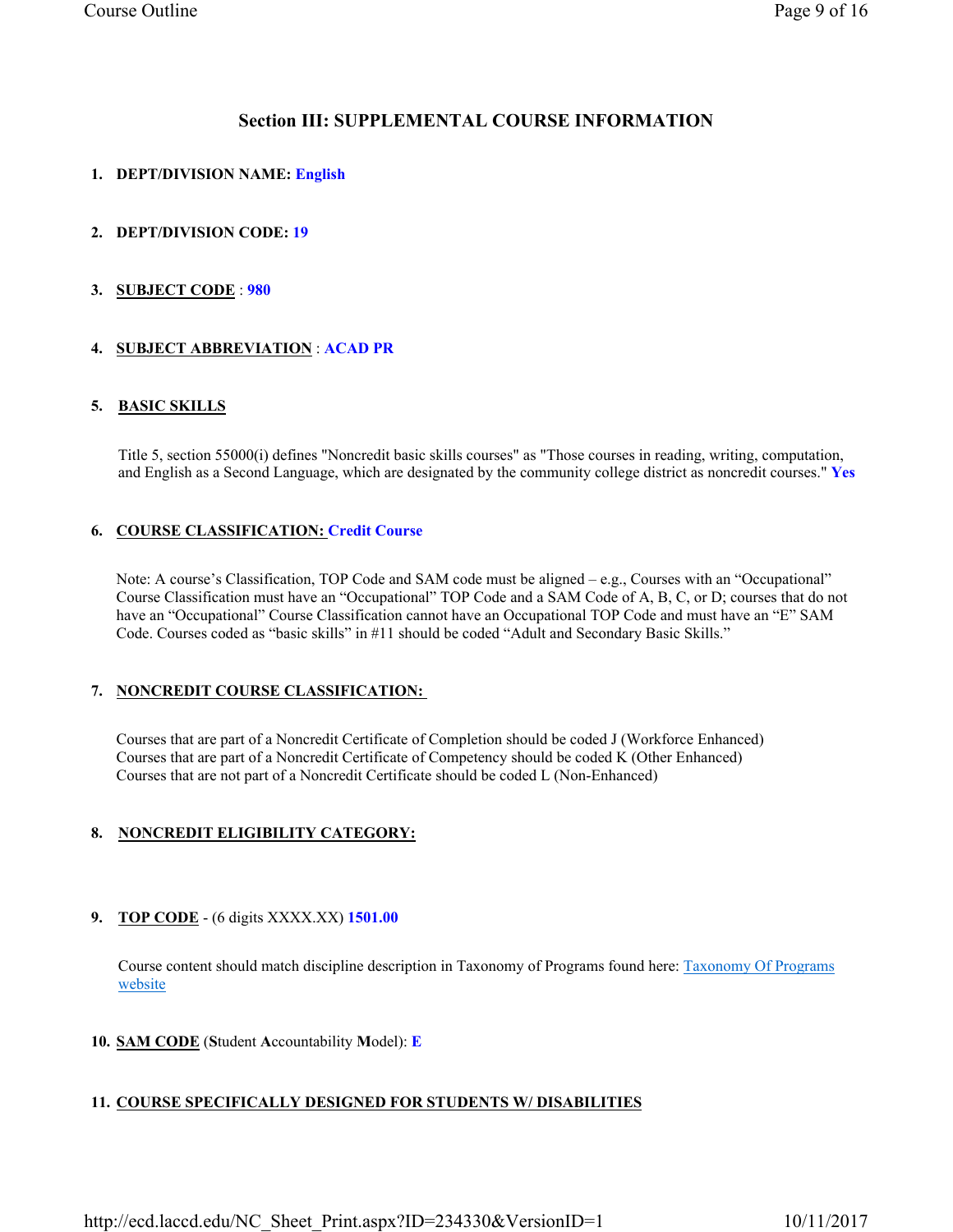Title 5, section 56029 allows a course to be repeatable when continuing success of the students with disabilities is dependent on additional repetitions of a specific class. Is this course designated as an "approved special class" for students with disabilities? No

If yes, provide an explanation of how this course meets the requirements of Title 5, section 56029.

#### 12. MATERIALS FEE:

The Los Angeles Community College District may require students to pay fees for instructional materials that are of continuing value to the student outside of the classroom setting, including, but not limited to, textbooks, tools, equipment, clothing, and those materials that are necessary for the student's vocational training and employment. If applicable, please indicate any such fees.

#### 13. SPECIAL CHARACTERISTICS CODE DESCRIPTOR:

Please Check All That Apply

Learning Assistance

Bilingual Education

Convalescent Setting

Correctional Facility

Persons with Substantial Disabilities

Citizenship for Immigrants

## 14. JUSTIFICATION:

Briefly describe the primary method used to determine the need for this course. For example, LaborMarket Projections from Employement Development Department, employer survey, community or student interest survey, state licensing requirements or mandated certification.:

## 15. THIS COURSE WILL BE AN APPROVED REQUIREMENT FOR AN APPROVED ASSOCIATE DEGREE OR CERTIFICATE PROGRAM: No

a. If yes, the course will be a portion of the "approved program" listed on the State Chancellor's Inventory of Approved Programs (approved programs can be found on the State Chancellor's Office website at https://misweb.cccco.edu/webproginv/prod/invmenu.htm.

## 16. FUNDING AGENCY CODE: Not Applicable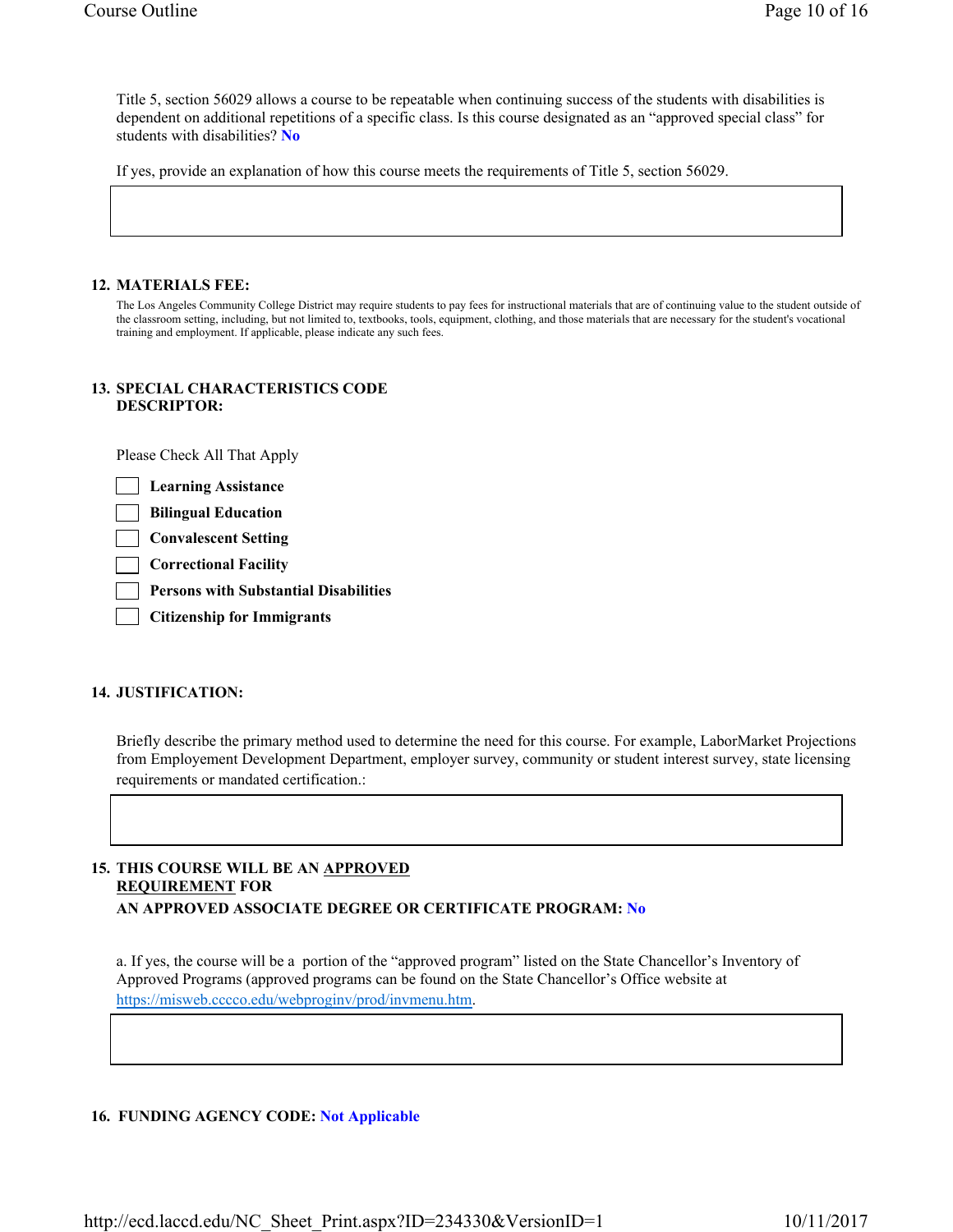# 17. STATE COURSE ID: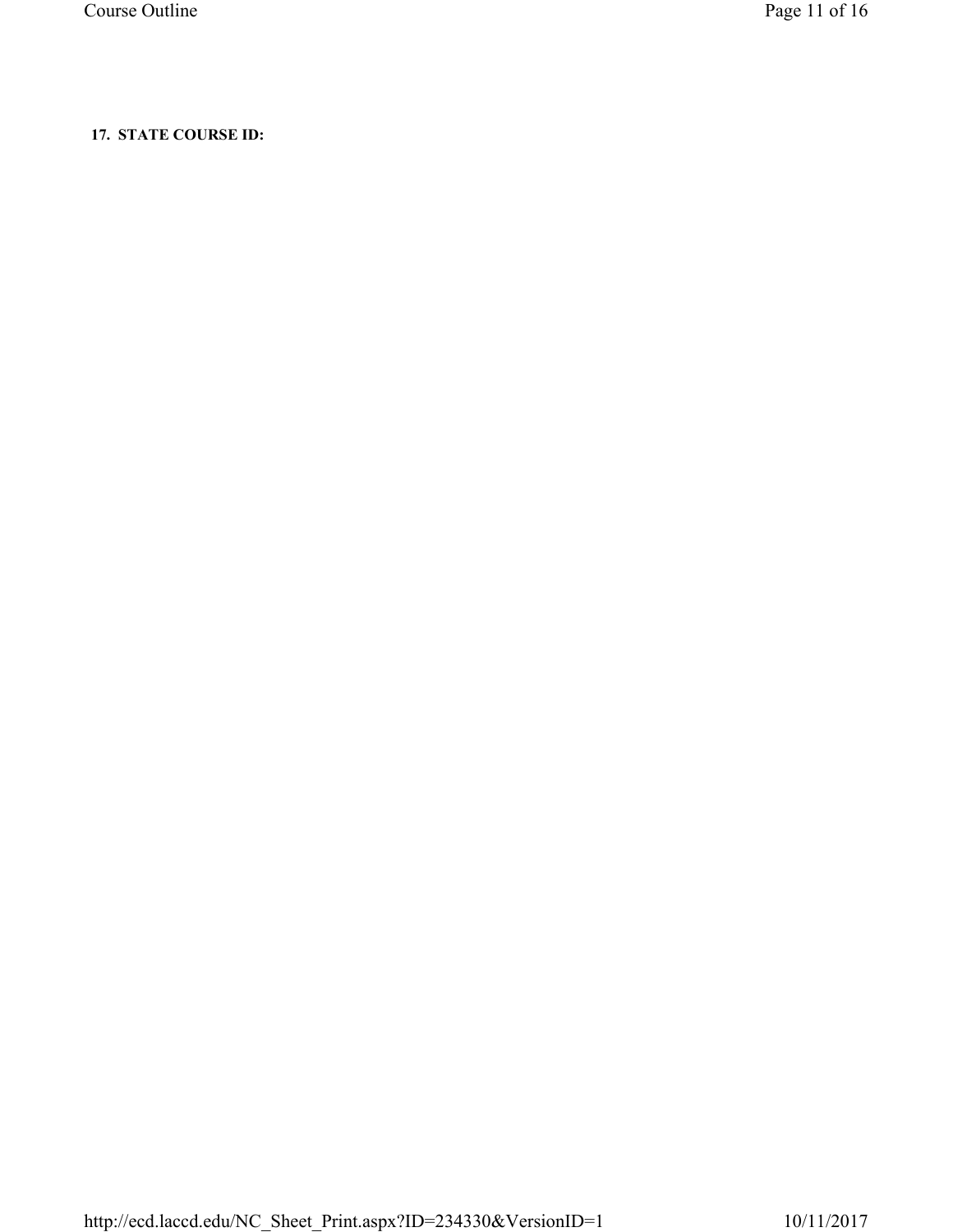# Section IV: APPROVAL STATUS

# 1. APPROVAL STATUS:

|                |                                         | <b>Approval Date</b><br>Of | <b>Board Date</b> | Approved Effective<br>Semester    |
|----------------|-----------------------------------------|----------------------------|-------------------|-----------------------------------|
| a.             | New Course                              | College:                   | Board:<br>10/1/04 | <b>Effective Semester:</b>        |
| $\mathbf{b}$ . | Addition of Existing<br>District Course | College: $5/11/15$         |                   | Board: 7/8/15 Effective Semester: |
| $\mathbf{c}$ . | Course Change*                          | College:                   |                   | <b>Effective Semester:</b>        |
| $d$ .          | Outline Update                          | College:                   |                   | <b>Effective Semester:</b>        |
| e.             | Archive Course                          | College:                   |                   | <b>Effective Semester:</b>        |
| f.             | Reinstate Course                        | College:                   | Board:            | <b>Effective Semester:</b>        |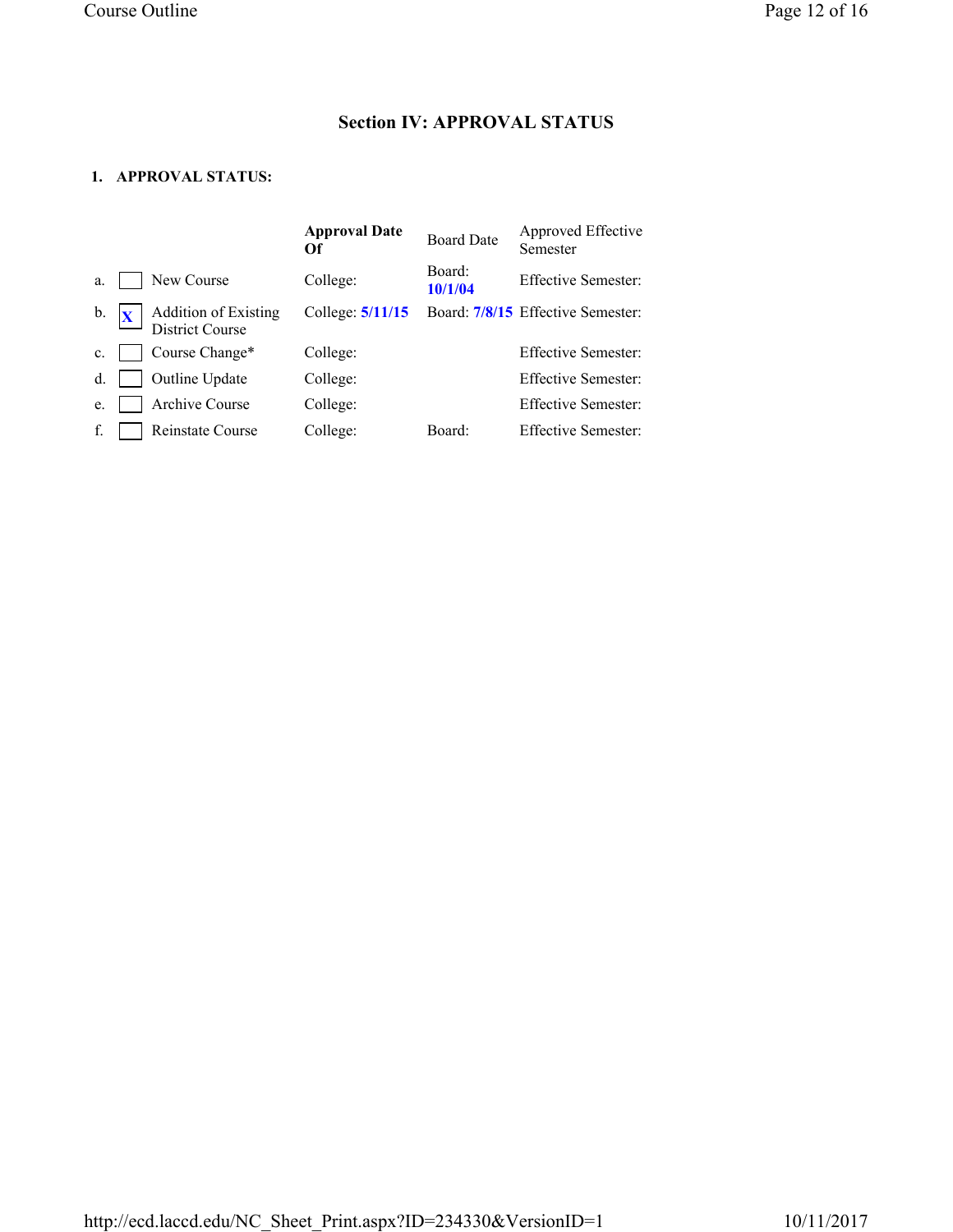# Section V: APPROVAL INFORMATION FOR NEW OR ADDED COURSES

(complete in consultation with Department Chair and the appropriate Academic Administrator)

- 1. ORIGINATOR: Gangel-vasquez, Janice M.
- 2. DEPARTMENT: English
- 3. IF THIS IS A NEW COURSE, INDICATE HOW THE COLLEGE PLANS TO MEET THE EXPENSE OF THIS COURSE:

| By additional funds. Describe:                       |
|------------------------------------------------------|
|                                                      |
| By deleting courses from the college catalog and cou |

arse database. List specific courses to be deleted:

By deleting sections of existing course. List courses and number of sections to be deleted:

First Year: Second Year: Third Year:



 $\mathbf{x}$  By rotating sections of existing courses. List courses and number of sections to be rotated, as well as the semesters in which they will be offered:

Sections of preparatory courses will be rotated throughout the school year. Funding will come from the general college budget (Program 100) and revenue generated from noncredit student apportionment based on student positive attendance.

## 4. IMPACT

IMPACT -- Will this course directly impact other course offerings and/or associate degree or certificate programs on campus? Yes (If yes, briefly explain how)

This course prepares students for college level studies in English, Behavioral and Social Sciences, Physical Sciences, Business, Arts, Nursing and Child Development

## 5. METHOD OF SUPPORT

#### -- Indicate how the college plans to support the proposed course:

A. Additional staff -- List additional staff needed:

## Hourly, noncredit instructor

B. Classroom -- List classroom type needed: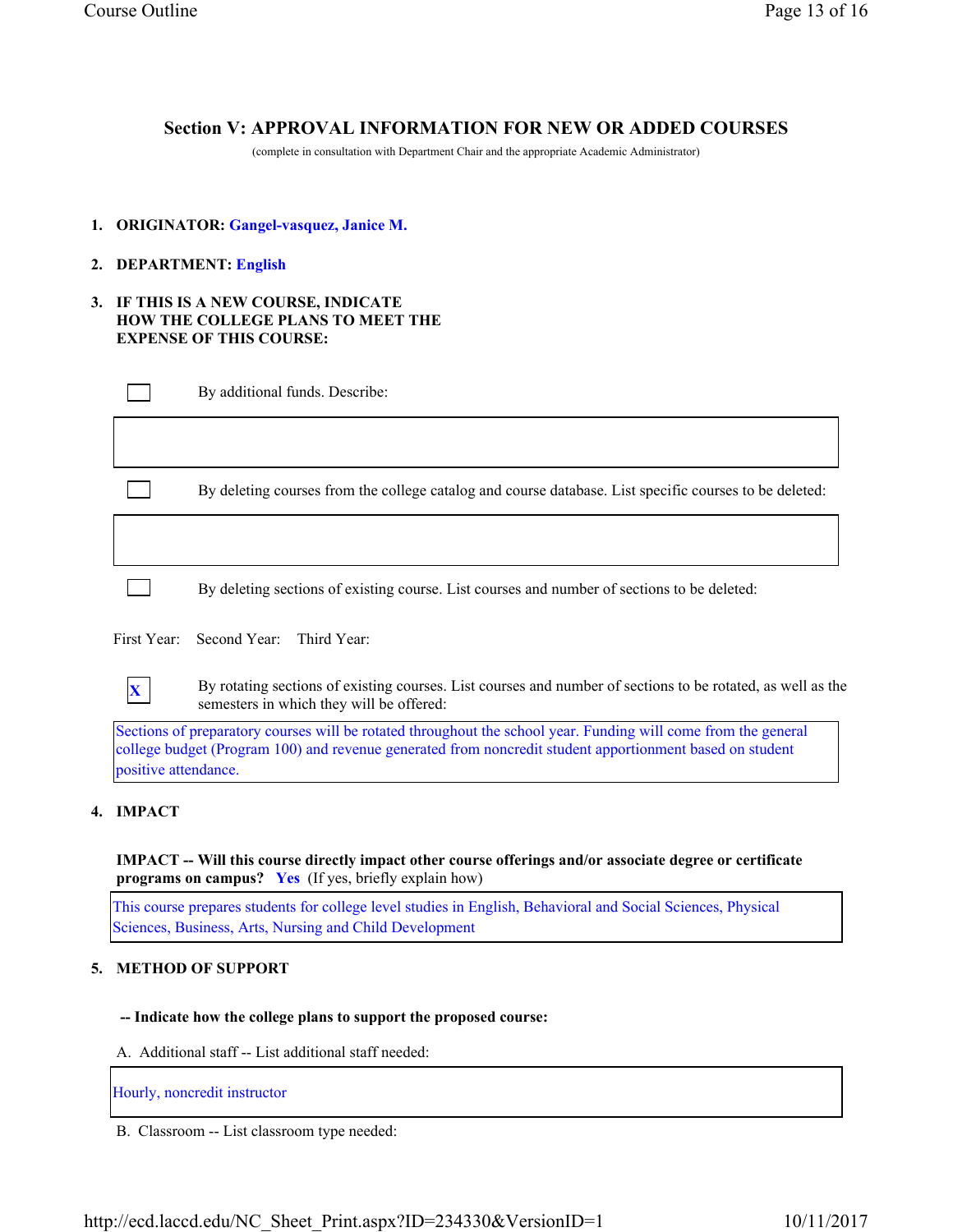Regular (existing)

C. Equipment -- List new equipment needed and indicate funding source for any new equipment:

Students will need access to computers for online tutorials and research which is available in the LATTC Library and Academic Connections. No additional costs.

D. Supplies- List supplies and indicate dollar value:

Instructional Aids by textbook publisher, \$50.00

E. Library/Learning Resources- The course initiator shall consult with the College Librarian and review the college library, book, periodical, and electronic resource collections relevant to this course. List additional titles and resources to be considered for purchase as funding permits:

Access to library print and online resources. No additional costs.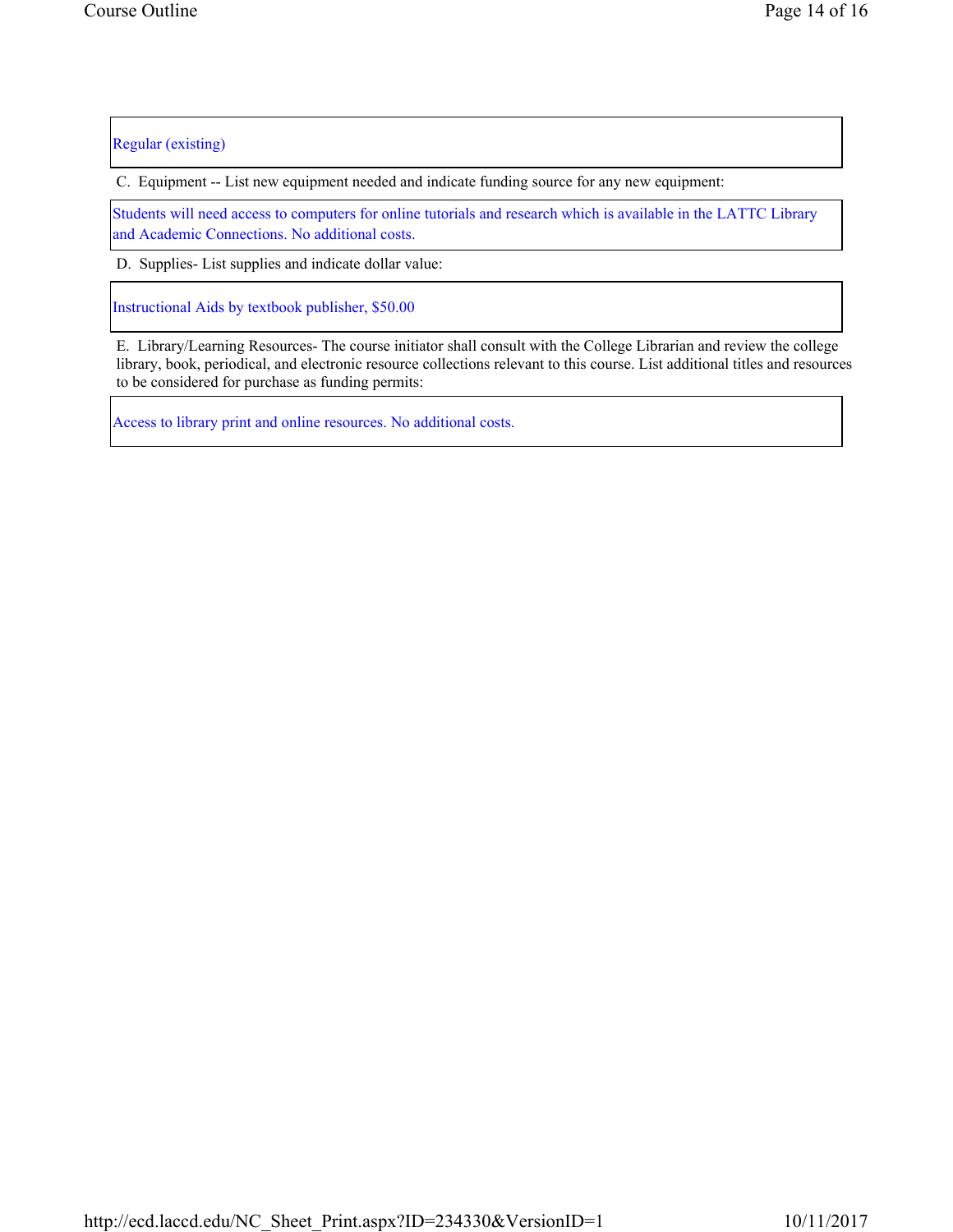# Section VI: APPROVALS

# CERTIFICATION AND RECOMMENDATION

 $\overline{X}$  This course meets Title 5, 55002(c) requirements for Noncredit Course.

The Course treats subject matter and uses appropriate resource materials, teaching methods, and standards of attendance

The course outline of record specifies the number of contact hours normally required for a student to complete the course, the catalog description, the objectives, contents in terms of a specific body of knowledge, instructional methodology, examples of assignments and/or activities, and methods of evaluation for determining whether the stated objectives have been met.

We certify that the information and answers above properly represent this course.

| Approver                     | Approval Date |
|------------------------------|---------------|
| Rodriquez-estrada, Alicia I. | 5/8/2015      |
| Gangel-vasquez, Janice M.    | 5/7/2015      |
| Albo-Lopez, Nicole           | 5/8/2015      |
| Samuel, Judith C.            | 5/11/2015     |
| Esparza, David               | 5/11/2015     |
| Albo-Lopez, Nicole           | 6/5/2015      |
| Barajas, Leticia L.          | 6/5/2015      |
| Hanley, Wallace G.           | 6/5/2015      |
| Rodriquez-estrada, Alicia I. | 6/3/2015      |
|                              |               |
|                              |               |